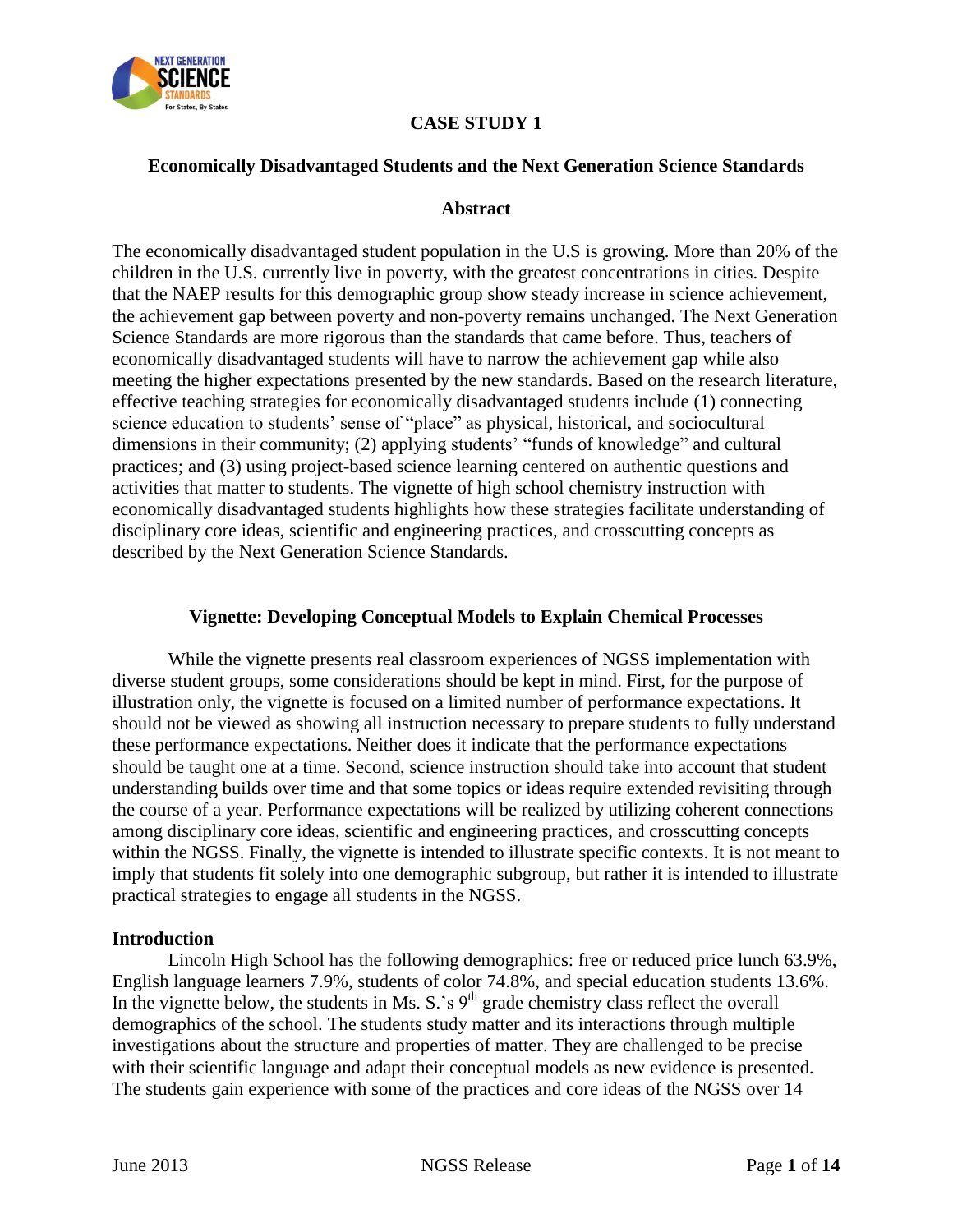school days of science instruction (adapted from Windschitl, Thompson, & Braaten, 2008-2013). Throughout the vignette, classroom strategies from the literature that are effective for all students, particularly economically disadvantaged students, are highlighted in parentheses.

As with all of the case studies associated with Appendix D, this unit was used in an actual classroom setting. In addition, the teaching methodology described in the vignette was a component of a research study that collected data on its effectiveness. The original case study was recorded in a  $9<sup>th</sup>$  grade classroom with outcomes that now correlate to the middle school level of the NGSS. This shift is to be expected as schools transition to more rigorous standards. Therefore the writers have chosen to portray this vignette as originally recorded, with the caveat that the lessons should be seen as building a foundation for high-school-level coursework. As with all good instruction, it is important for the teacher in the vignette to first ascertain the level of understanding that incoming students have, and then to build toward a more advanced understanding.

#### **Economically Disadvantaged Connections**

The students in Ms.  $S^2$  s 9<sup>th</sup> grade chemistry class built on their prior knowledge of the particle nature of matter to further explore the behavior of atoms and molecules. The learning outcomes of the unit included the concept that matter, specifically a gas, is composed of particles called molecules that move faster or slower, depending on the temperature of the gas. In addition, the students extended their learning to incorporate a relationship between the relative speed of the particles in a system and the pressure exerted on the sides of the container.

The teacher promoted student learning through real life examples and student-constructed models. She enabled the students to develop their own conceptual models, use the models in predicting relationships between the model components, and evaluate the models for their explanatory power (NGSS practice of Developing and Using Models). As the students gained understanding of the core ideas through use of the additional NGSS practices of Planning and Carrying out Investigations and Obtaining, Evaluating, and Communicating Information, they addressed the limitations presented in the different models and worked together to revise the models as new evidence came to light.

**Developing an initial conceptual model.** Ms. S. started a unit on matter and its interactions that involved analysis of the forces between atoms and molecules, but wanted to first find out if her students had an understanding of the molecular nature of matter. She used a whole class discussion to bring out students' prior knowledge. They reviewed phase change and molecular movement in relation to temperature. Based on this informal assessment, she learned that some of the class remembered previous experiences with phase changes that occur with water.

The teacher began by asking the quietly listening class to describe what they already knew about how gases behave and related the questions to investigations that the students had completed. "We looked at air, carbon dioxide, and water vapor. What do you know about the molecules of a gas? How do they move? What affects their movement? What is a gas?" As students volunteered, she wrote down several students' responses on a chart paper, for example, "Gases expand when heated." "As a liquid evaporates, it becomes a gas and the molecules move rapidly." "There is a difference in density." "Gas is a phase." *(The teacher elicited students' prior knowledge and built on their funds of knowledge as a resource for further questioning and investigating.)*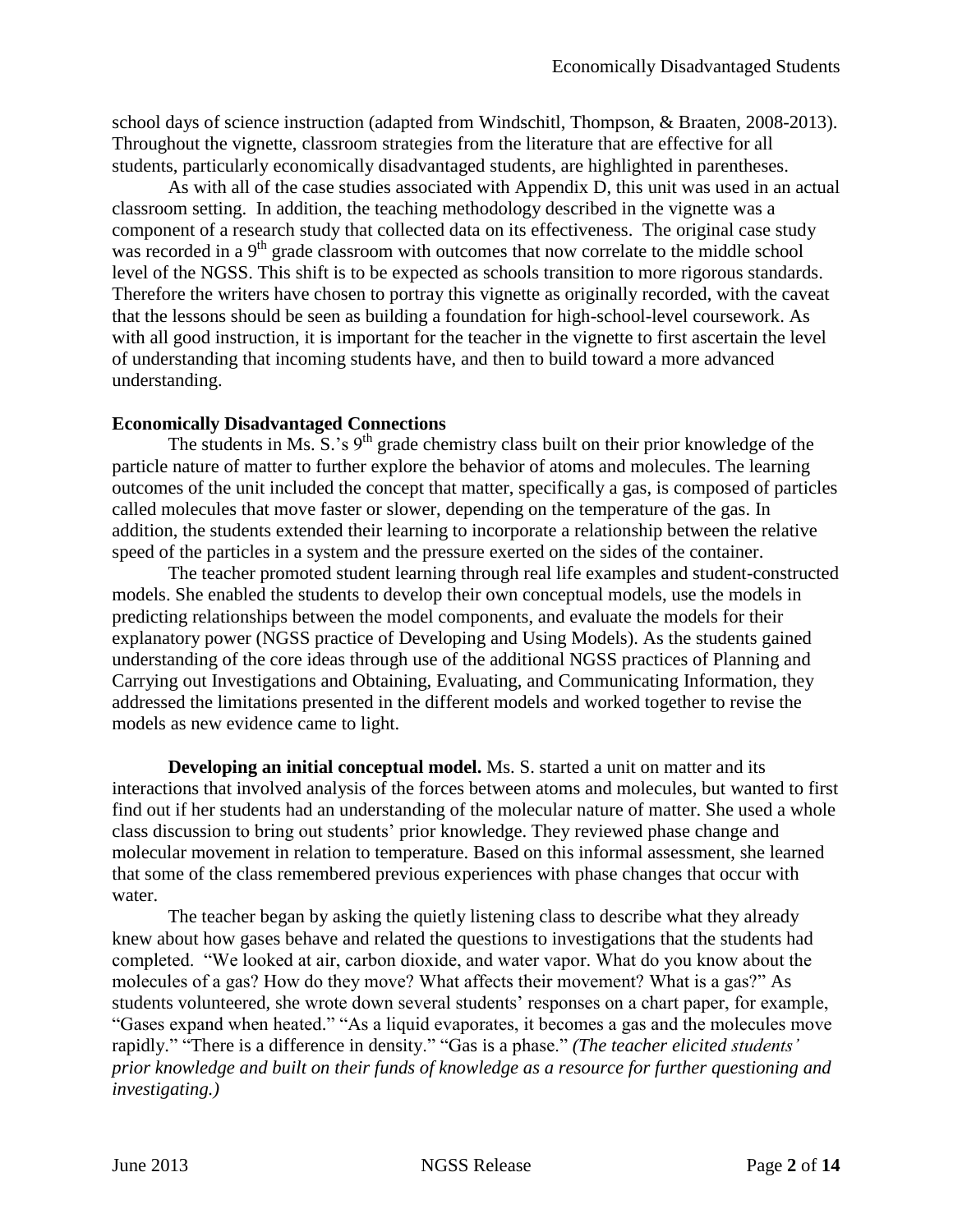"Molecules are small for gas and large for solid," Canyon offered. Ms. S. asked Canyon if he had any examples of his idea and he said, "No examples." She stated, "That's a question," and wrote Canyon's words on the question side of the chart paper. She added, "Does anyone want to comment on Canyon's remark?" Lorenzo contributed that he thought molecules stay the same size and that as molecules heat up, they move faster. After listing many student responses, Ms. S. asked the driving question, "How do gases and their behavior affect matter?"

Ms. S. next presented the class with a real world scenario, using photographs and video. (Practice: Obtaining, Evaluating, and Communicating Information.) In the video, a railroad tank car (tanker) was washed out with steam and then all the outlet valves were closed. The video revealed the tanker dramatically imploding the next day. After watching the video twice, the students began to speculate why the tanker crushed. They thought that the car froze, exploded, or compressed, and the steam caused the tanker to collapse inward. An understanding of the cause and effect concept helped students make sense of this phenomenon. (*Analyzing real-world events using project-based learning is an effective teaching strategy*.) (CCC: Cause and Effect.)

Rick called out, "Okay, that's crazy!" Ms. S. asked the class to write in their journals their descriptions of why the tanker was crushed. "Do you want to guess?" she asked. "I have no idea," one student replied.

The teacher encouraged the class by asking them to continue to think and work in groups. Four groups of four students were created. The group's task was to decide on one model to explain why the tanker imploded, making sure the drawings included molecules and force arrows. Ms. S. circulated among the students and asked guiding questions, such as, "What happens when water vapor turns into liquid?" She directed students to include their ideas in the models they were creating. The students were drawing and discussing their models in their groups. "Steam inside is moving fast." "Maybe it was cold." "Didn't explode; it imploded," clarified a student. "Big, but sealed. Nothing in it but air and steam in there," said another. (Practice: Developing and Using Models.)

Lorenzo decided that there was a tornado inside. Ms. S. directed the group to review what happens when steam turns into a liquid. She reminded students of a previous balloon experiment where they had identified a pressure difference and asked, "What would cause pressure or a pressure difference?" She also encouraged students to incorporate the observation that heating a substance adds more pressure. Circulating among the four groups, she asked students about their drawings, "Why did the tanker crush the next day? How do temperature changes affect molecules? Is there pressure against the walls? Why?" Cristiano answered, "Pressure in air is more than inside," and his partner Jasmine offered, "The steam inside turned to liquid." Ms. S. redirected their conversation with a new question, "Why would it implode?" Jasmine answered immediately, "Heat expands molecules!" "The molecules are getting smaller," contradicted Cristiano. After thinking a moment, he said, "They *don't* do that, do they?" *(Asking authentic questions in project-based learning is an effective teaching strategy.)*

Ms. S. asked the group about the air pressure arrows at the top of the tanker, "Why only at the top of the tanker?" Cristiano ventured, "There's more air on top, not at the bottom." Al added, "Molecules combine to take up less space." Ms. S. emphasized, "When molecules combine, they make new substances." Jasmine reminded the group that temperature has to do something. Ms. S. moved over to another group that had just broken into laughter and asked what was so funny. Rick related, "I see smashed cans all the time. I think an airfoot stomped the tanker down. And the molecules transformed into a molecule foot." Ms. S. asked, "What is this imaginary foot?" Latasia answered, "Air." Ms. S. guided the students, "Let's add that idea to the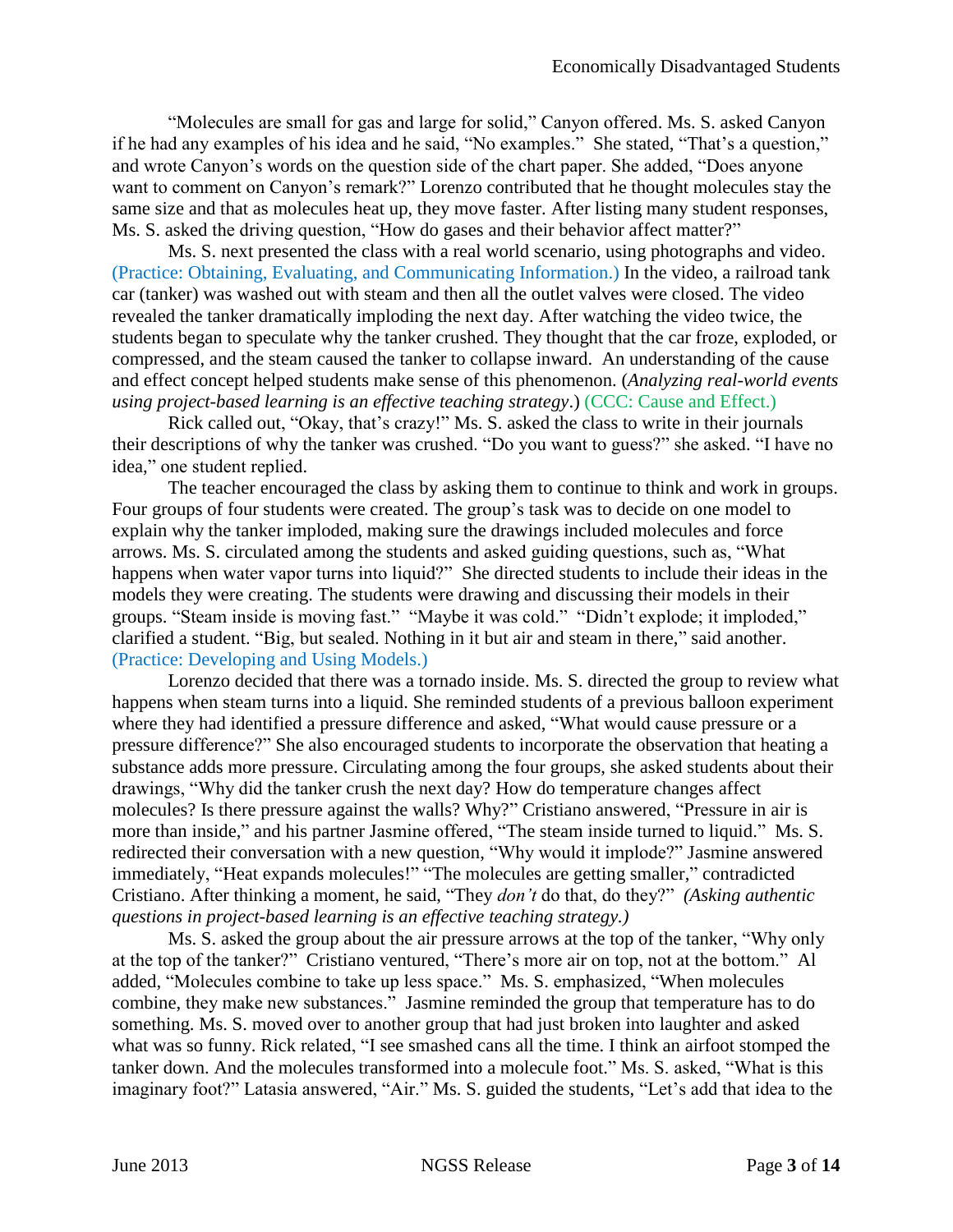model." *(The teacher validated the use of place [smashed cans in the neighborhood] to keep the students engaged and make a connection of science and neighborhood, an effective strategy.)*

As the discussions continued, several students began making connections between the steam turning to liquid overnight and the resulting changes in collisions of molecules with the walls inside and outside of the tanker. Through further questioning and reminders of previous learning that contradicted students' claims, Ms. S. pressed the students to prioritize evidence while, at the same time, allowing them to generate their own incomplete conceptual model. Ms. S. was well aware that students must be allowed to construct an understanding of phenomena by putting their ideas together. She also knew that through guided experiences and meaningful dialogue students would adapt their model and demonstrate authentic learning.

**Gathering new evidence to evaluate and revise conceptual models.** The following day Ms. S. encouraged students to reflect on how their ideas had evolved from the beginning of the unit. She wondered whether changes in students' ideas would be apparent in their developing models: air molecules slow down; water changes phase to liquid; pressure arrows show the collisions of molecules against the edge of the tanker; and when the gas molecules turn to liquid, there is less pressure on the inside causing the tanker to crumple. Reviewing the driving question from the day before, "What would cause pressure or a pressure difference?" the class identified two key factors: temperature and pressure. (DCI: MS-PS1.A Matter and Its Interactions.) The molecules that made up the steam were also hitting the inside of the tanker, balancing the air molecules hitting the tanker on the outside. (Practice: Developing and Using Models.)

Ms. S. asked the class a new question, "What caused the pressure inside the tanker to change?" The students did not respond at first. Then Lorenzo concluded that outside air pressure pressed on the tanker to crush it. Ms. S. asked, "Why would it do that?" This question led Ms. S. to introduce the pop can investigation. She asked the class to make predictions, "What will happen to the pop can if water is heated inside, and the pop can is rapidly cooled?" Students called out their predictions, "It's going to do what the tanker did." "Crush!" "Implode." Jasmine asked, "Are we going to seal the container?", showing her understanding of the variables involved.

Working in their groups, the class prepared for a simulation of the crushed tanker using an aluminum soda can. The can was filled with a small amount of water, heated to boiling on a hot plate, and then submerged upside down in an ice bath using tongs. The can immediately crushed. The enthusiastic reactions from the students included: "OOO" "It's cool!" "Awesome, it sucked it in!" (Some comments were based on incomplete understanding.) The teacher asked the students to draw new models by showing the molecules of gas in the can and writing down their ideas in their science journals. *(The cultural context of the soda can was an effective use of place to connect to students' experiences in their community.)*

The following day, Ms. S. provided students with a checklist to guide their review of the can implosion investigation from the day before. The checklist included: movement of molecules (speed), phase of matter, and causes of pressure inside and outside of the can. Students were asked to write answers in their science journals. Then they discussed their ideas in groups. As she met with each group, Ms. S. pressed students to verbalize core ideas about the behavior of molecules, and left the group with questions to consider. Finally, students were directed to write about their ideas so far. Ms. S. provided a scaffold for writing complete ideas by giving the class this sentence: *When \_\_\_\_\_\_\_\_, the can crushed more because \_\_\_\_\_\_\_\_.*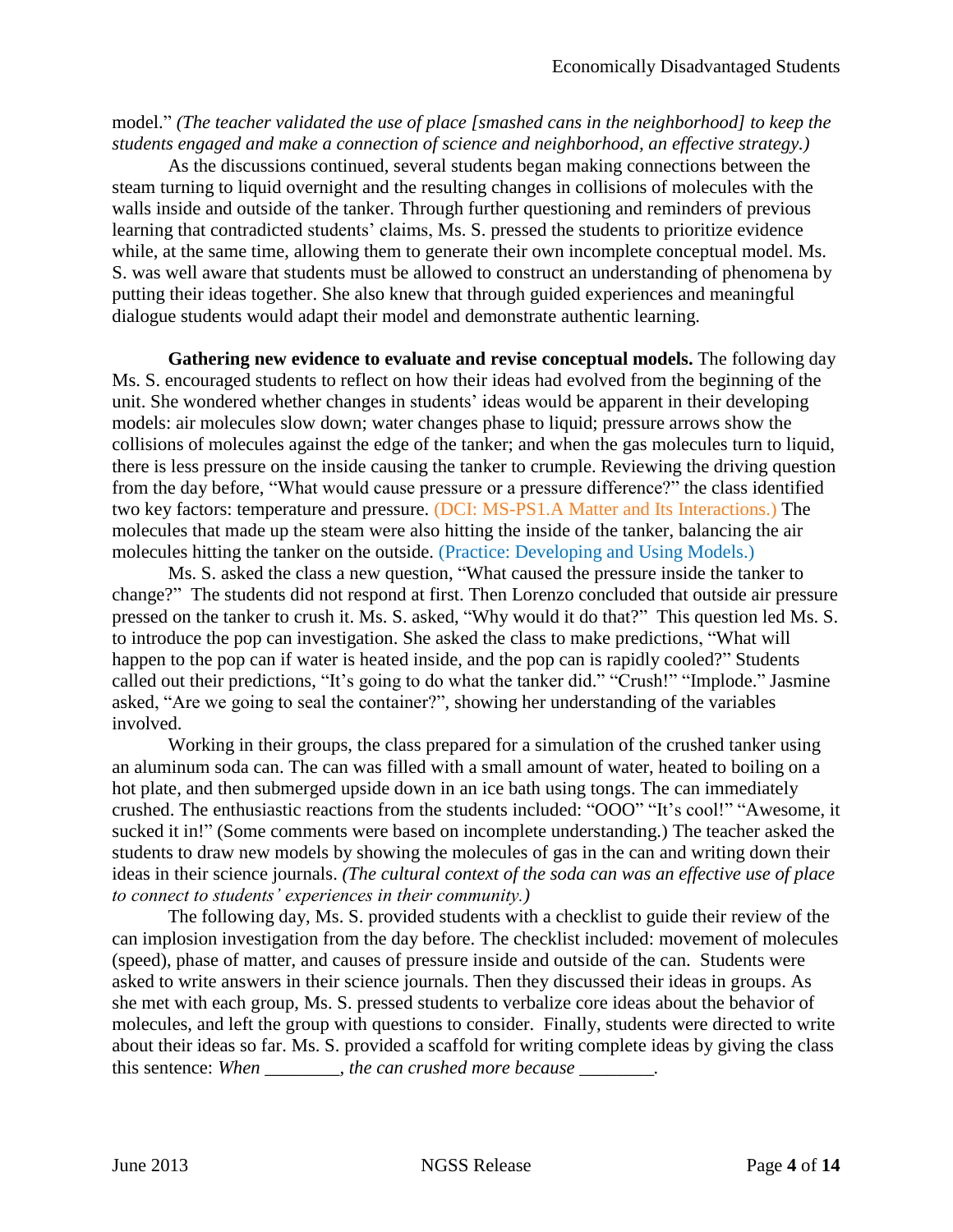As their understanding grew, students refined their models and discussed changing the variables for further investigations. (Practice: Planning and carrying out investigations.) Calling the class back together, Ms. S. summarized the variables suggested by the groups: amount of water in the can, temperature of the water bath, amount of time on the hot plate, size of the can, and amount of seal when the can is flipped into the bath. Ms. S. also reminded the students of the connection between the tanker implosion and their can implosion: the molecules of air hitting on the outside were not balanced with the molecules of steam hitting the inside.

**Using literacy, discourse, and argumentation to develop a shared understanding.** The following day the investigations continued, using students' ideas. Ms. S. asked questions as to why more steam caused more pressure. The class regrouped to perform five experiments with each group taking one idea: amount of water, temperature of bath, time on hot plate, volume of can, and amount of seal. Each group identified three variables to test in order to help develop a more causal explanation. As the groups worked, the teacher questioned the students on their predictions and probed for specific answers. Lorenzo offered, "Steam vapor cools down inside the can when the can is placed in the ice bath and turns into water." "Water liquid molecules move slower than water gas molecules and the water liquid molecules take up less space because the gas condensed into water," added Jaylynn. (Practice: Constructing explanations.)

The group that turned the can upward in the ice water bath was surprised the can did not crush. Latasia thought there was too much space, so the can did not crush. Mia thought that with more air there was more space because of the ratio between the air and space. As shown in Mia's response, Ms. S. had identified a gap in students' understanding of pressure differences. She assigned a reading assignment on air pressure for homework. (Practice: Obtaining, Evaluating, and Communicating Information.)

When students returned the next day, they drew a model of air pressure on people in their science journals. Alicia described her picture of pressure on Earth and pointed out that higher up there was less pressure due to fewer molecules. The class reviewed the meaning of forces and how force arrows explained pressure in the model they were refining for the tanker question.

Student responses became more confident as the lessons continued. Students used a computer simulation of pressure vs. temperature and were asked to predict what would happen; the class buzzed with conversation. Next, the students improved their models. Again, students were given incomplete sentences to finish and reflect on what happened with their soda can investigations. Ms. S. reminded students to provide evidence for their explanations, "What are the molecules doing? Let's say the molecules are at a popular hip-hop concert trying to see the band. What would the molecules be doing?" Jaylynn conjectured that the quantity of molecules influenced the pressure in the can, "The kids would be pushing each other to get a better view of the band. So in the can more molecules would mean less space in the can. Alicia offered, "And molecules hitting the can from the outside would not be able to push the can in." Canyon added, "When the steam cooled in the can, it meant less steam and less pressure. Because fewer molecules were hitting the inside of the can, the can collapsed." The students' responses showed they understood the concept that as the temperature decreases, the molecules move slower with fewer collisions*. (The teacher applied a cultural reference of a popular hip-hop concert, an effective strategy.)*

The students compared the results of the soda can investigations with the implosion of the tanker. As they constructed explanations, their understanding of gas behavior concepts was evident and their models were more complete. "The tanker imploded and the can got crushed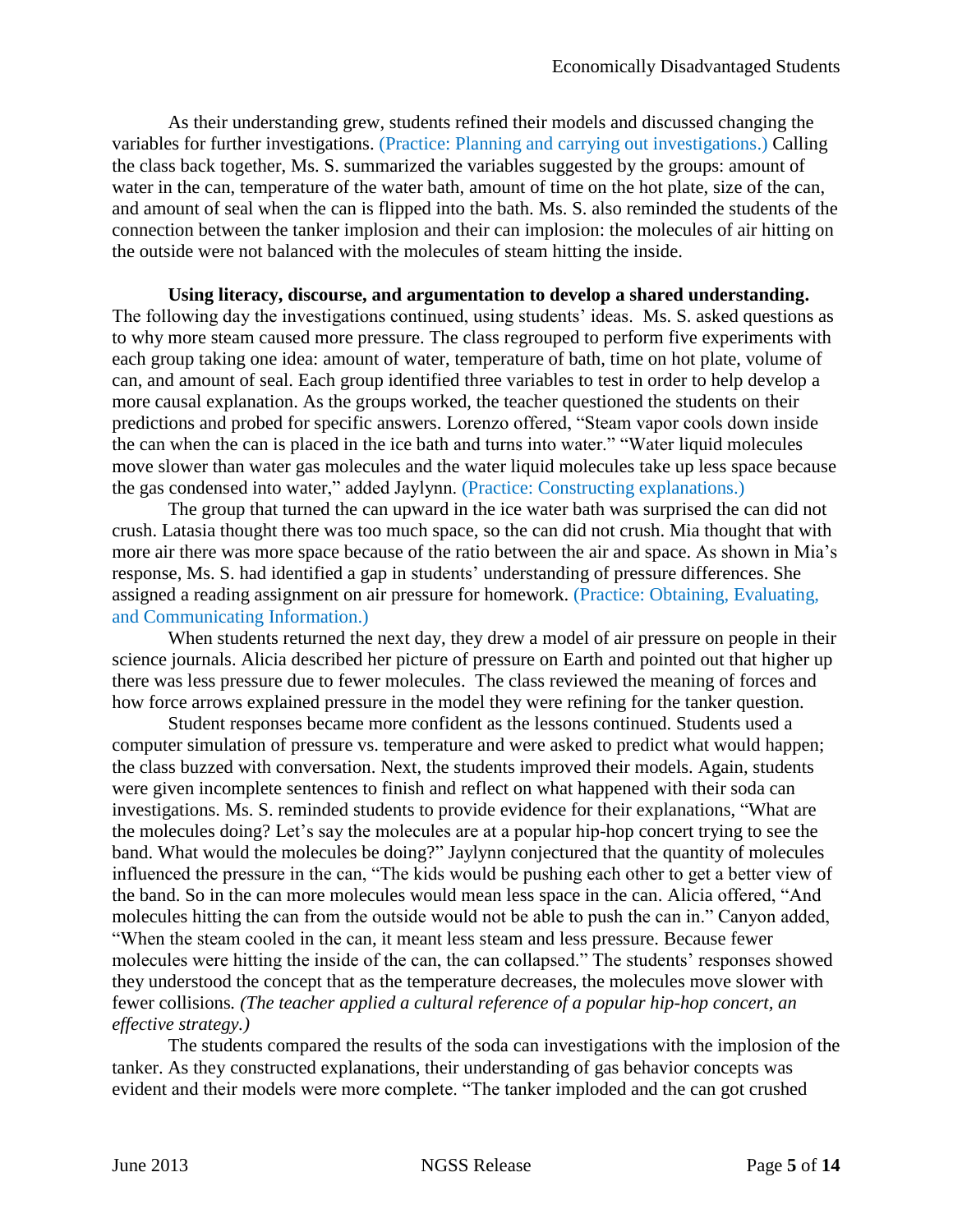because the number of air molecules hitting the outside far exceed the number of air molecules or water molecule hitting the inside." "It is the number of molecules that hit the side that causes pressure." The students concluded that under normal conditions, the tanker would not implode because the number of molecules hitting the outside would equal the number hitting the inside.

**Application of scientific knowledge to an engineering problem.** At the end of the twoweek unit, Ms. S. challenged the teams to apply their knowledge of thermal energy and pressure to design a tanker that would not implode after cleaning. The design constraints included the use of local materials, and a feature that would ensure even poorly trained technicians would not accidentally cause the tanker to implode. Ms. S. led a discussion about how to evaluate the competing design solutions, and the class agreed upon two criteria: cost effectiveness and no implosion. (DCI: ETS1.B Developing Possible Solutions.) The students were given additional aluminum soda cans to allow them to test their ideas. After about 30 minutes of small-group brainstorming, designing, and building, each group had a model to test. (CCC: Structure and Function.) (Practice: Developing and Using Models.)

Cristiano, Jasmine, and Al proposed keeping the tanker in a warm room after cleaning so that it would cool very gradually. To test their idea, they immersed it in warm water, not ice water. It imploded very slightly. Al suggested, "Let's use hot water instead of warm. Then it would cool off very slowly." The group agreed to try that.

Lorenzo's group punched a small hole at the opposite end of the can. When the can was immersed in the ice bath (with the punched hole just above the waterline), the can did not collapse at all. Lorenzo and Latasia whooped for joy! Mia reacted, "Wait! What happens to the liquid inside if there's a hole in the tanker?" "What do you mean?" asked Lorenzo. "Well, if the tanker has something like oil in it, the oil will evaporate out of the hole!" The others agreed, but liked their design anyway, and thought that the problem was not that important.

Canyon, Alicia, and Jaylynn whispered together for a long time before asking Ms. S. for materials. Jaylynn argued successfully to immerse a room temperature can (not heated) in ice water. When the group tried that, the can did not implode. Alicia was worried, "Do you think we're cheating?" Ms. S. pointed out that it was a design worth considering and asked the group if they could think of any problems with this design. Canyon offered, "This design is great! But what if the tanker had a liquid inside that would not clean well with cold water?"

Rick's group made a sign that they said they would paint on the tank, so it would never come off. The sign said: "After cleaning, open all doors." They demonstrated how it would work by immersing the can right side up, so that cool air could flow into the tank.

Ms. S. concluded the class by pointing out that engineering problems often had many solutions, with some better than others. The next day, the groups presented their design solutions. The class discussed which of the solutions was best based on the two criteria that they had established earlier. (Practice: Engaging in Argument from Evidence.)

# **NGSS Connections**

The NGSS vision of blending disciplinary core ideas, scientific and engineering practices, and crosscutting concepts is exemplified in this vignette. The learning progressions of the NGSS disciplinary core ideas allow teachers to assess whether students have the needed foundation for the new concepts. The teacher presented engineering practices when she introduced the tanker design engineering problem. Students were asked to apply the evidence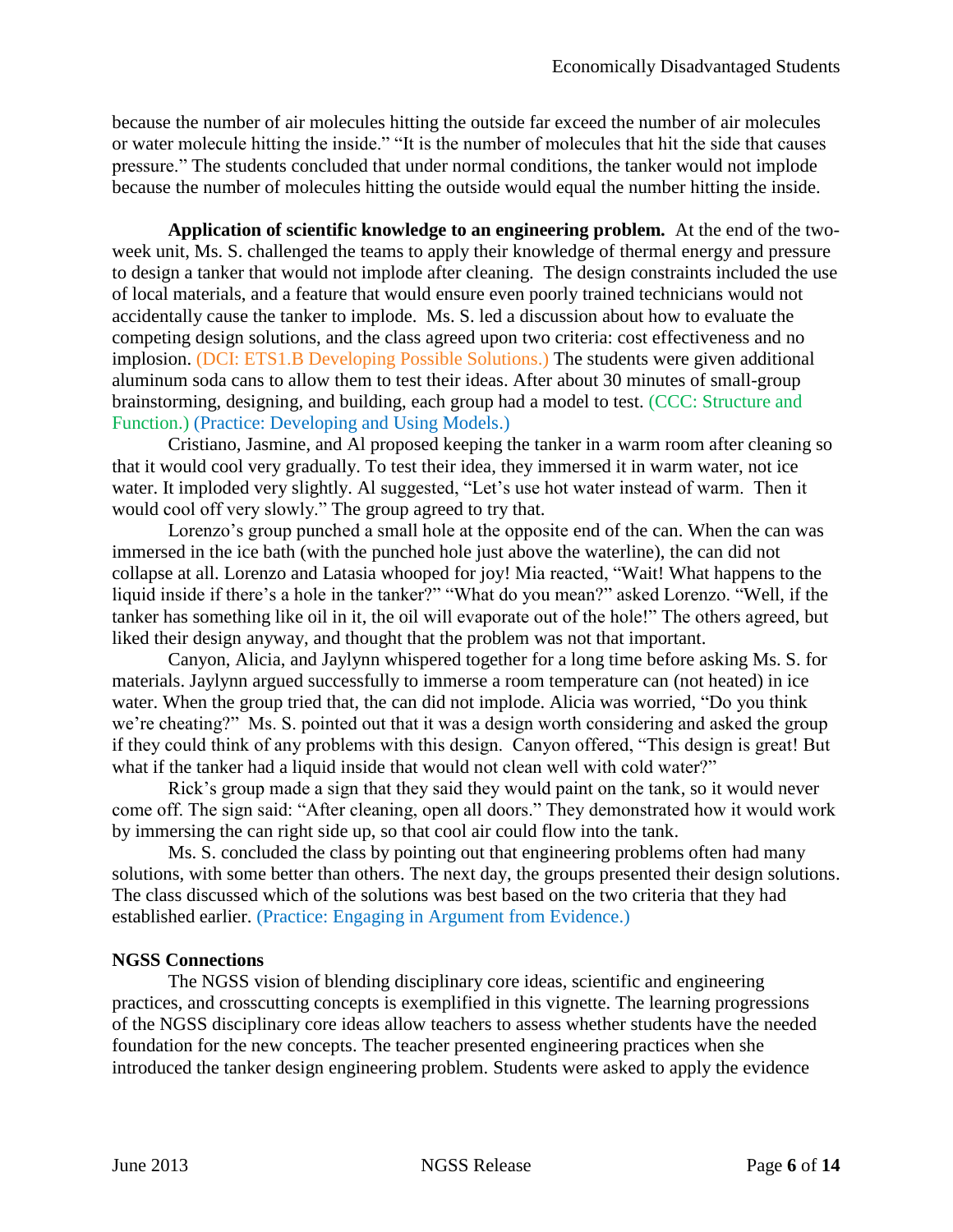from the soda can experiment to the real-world problem of preventing a tanker from crushing if maintained properly.

## **Performance Expectations**

## **MS-PS1-4 Structure and Properties of Matter**

*Develop a model that predicts and describes changes in atomic motion, temperature, and state of a pure substance when thermal energy is added or removed.*

## **MS-ETS1-2 Engineering Design**

*Evaluate competing design solutions using a systematic process to determine how well they meet the criteria and constraints of the problem.*

The vignette also highlights that learning science has important implications in the real world. In the vignette, the worker who cleaned the tanks had no conceptual understanding – or at least no accurate mental model – of what would happen if he/she closed all the valves after steam cleaning the tank. That was an expensive mistake for the company, and the worker might have lost his/her job over it. This is a lesson about the importance of science in using and maintaining equipment and illustrates the interdependence of science, technology, and engineering.

## **Disciplinary Core Idea**

## **PS1.A Structure and Properties of Matter**

*Gases and liquids are made of molecules or inert atoms that are moving about relative to each other. The changes of state that occur with variations in temperature or pressure can be described and predicted using these models of matter.*

# **ETS1.B Developing Possible Solutions**

*There are systematic processes for evaluating solutions with respect to how well they meet the criteria and constraints of a problem.*

## **Scientific and Engineering Practices**

## **Developing and Using Models** (by the end of grade 8)

*Use and/or develop models to predict, describe, support explanations, and/or collect data to test ideas about phenomena in natural or designed systems, including those representing inputs and outputs, and those at unobservable scales.*

## **Planning and Carrying Out Investigations** (by the end of grade 8)

*Conduct an investigation and/or evaluate and/or revise the experimental design to produce data to serve as the basis for evidence that meet the goals of the investigation.* 

## **Constructing Explanations** (by the end of grade 8)

*Construct an explanation that includes qualitative or quantitative relationships between variables that predict(s) and/or describe(s) phenomena.*

*Construct an explanation using models or representations.*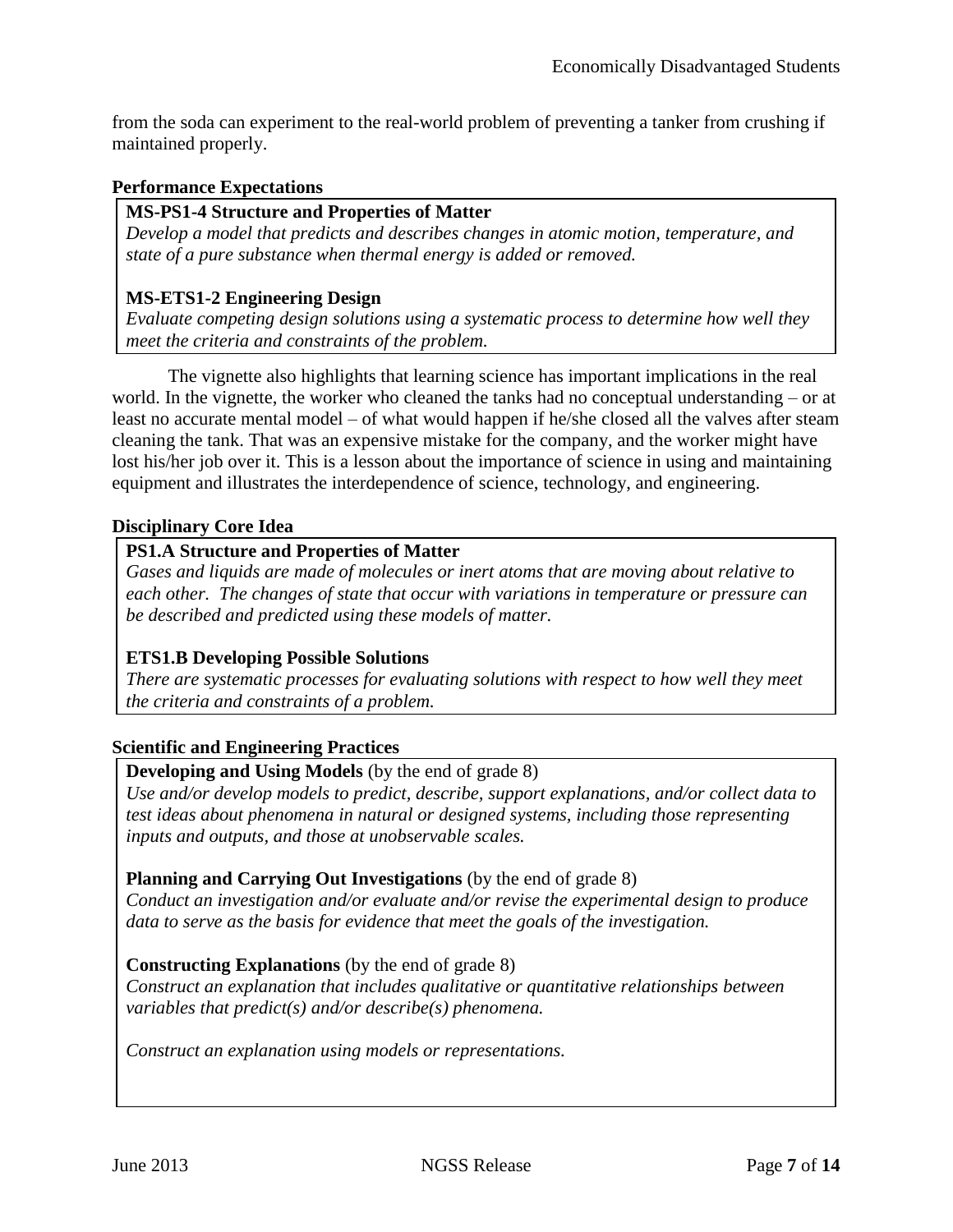**Engaging in Argument from Evidence** (by the end of grade 8) *Evaluate competing design solutions based on jointly developed and agreed-upon design criteria.*

**Obtaining, Evaluating, and Communicating Information** (by the end of grade 12) *Compare, integrate and evaluate sources of information presented in different media or formats (e.g., visually, quantitatively) as well as in words in order to address a scientific question or solve a problem. Gather, read, and evaluate scientific and/or technical information from multiple authoritative sources, assessing the evidence and usefulness of each source.*

The students in the vignette engaged in many science and engineering practices, thereby building a comprehensive understanding of what it means to do science. The scientific practice of *developing and using models* is highlighted throughout the vignette. In the course of study, the students constructed two conceptual models: the first for the tanker's implosion and the second for the implosion or lack of implosion of the soda can. The second model was more sophisticated and built on the first model, as new evidence was presented. A third model was based on the concepts from the other two and illustrated a design solution. Throughout the unit, the students were challenged to modify and revise their models as they gained an understanding of the disciplinary core ideas of the pressure and temperature variables. In addition, the students were engaged in the scientific practices of *planning and carrying out investigations* and *engaging in argument from evidence*. In small group and whole group discussions, the students *constructed scientific explanations* for the tanker implosion, revised their explanations as they synthesized the tanker information, used their understanding of core ideas to construct a design solution, and supported or refuted claims. Students completed assignments by *obtaining, evaluation, and communication information* about pressure differences and design explanations.

## **Crosscutting Concepts**

## **Cause and Effect** 6-8

*Cause and effect relationships may be used to predict phenomena in natural or designed systems.*

## **Structure and Function** 9-12

*Investigating or designing new systems or structures requires a detailed examination of the properties of different materials, the structures of different components, and connections of components to reveal its function and/or solve a problem.*

The NGSS crosscutting concept of *cause and effect* was highlighted in the vignette as students described the effect of the forces applied on the tanker and soda can, and made comparisons. The students' observations guided them to provide evidence for the causality of the tanker and soda can collapse. They made predictions about scientific phenomena based on their developing understandings of effects of molecular movement and causes for phase changes. Later the NGSS crosscutting concept of *structure and function* applied to the purpose of engineering a solution to prevent the implosion of a tanker.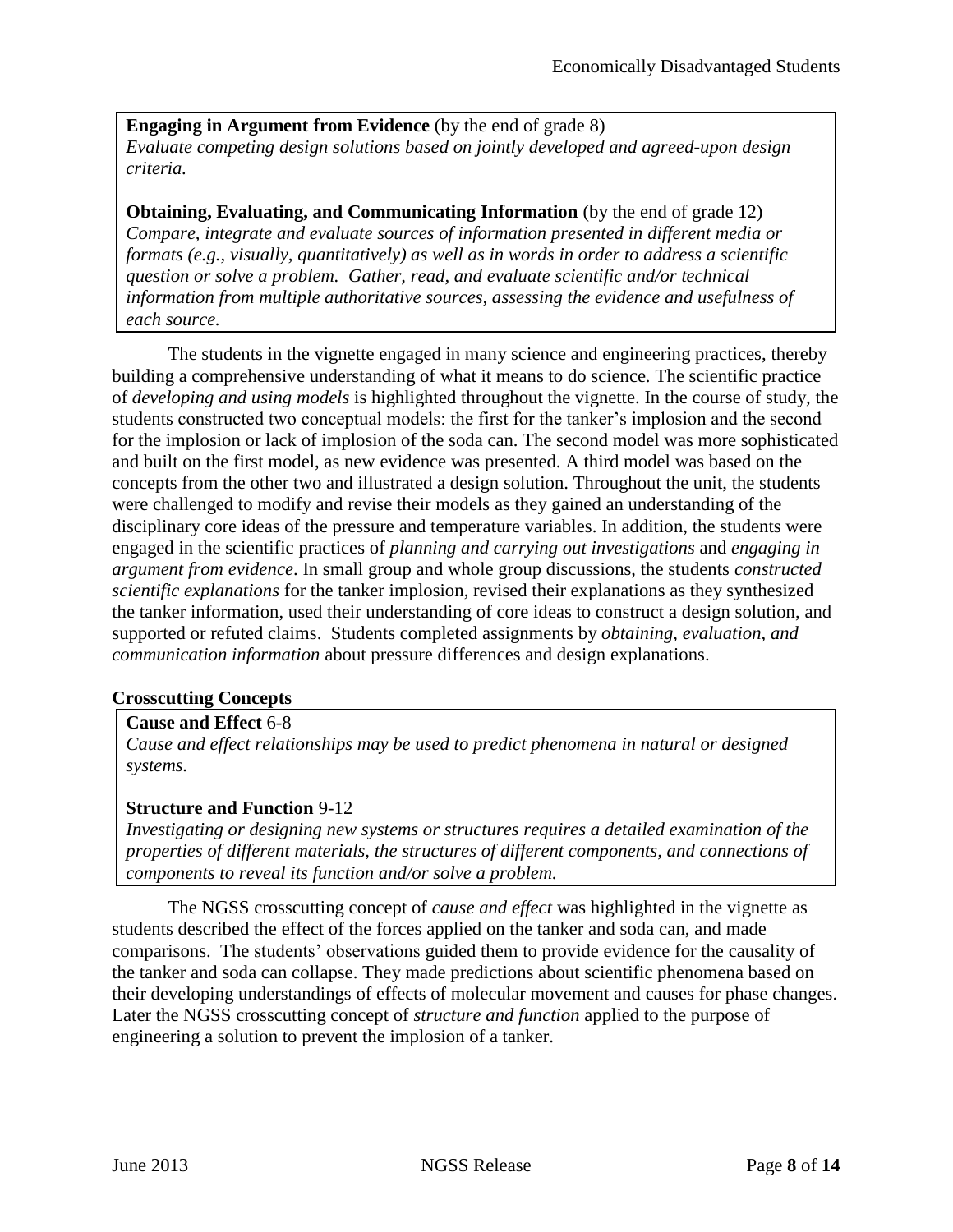## **CCSS Connections to English Language Arts and Mathematics**

The NGSS supports an interdisciplinary approach to science learning in order to provide experiences across disciplines. It is for this reason that each science standard explains its connections to the CCSS for ELA and math.

The students in the vignette grappled with core ideas in physical science while meeting the CCSS for ELA by discussing, writing and revising explanations and evaluating the scientific arguments presented by others.

- **RST.9-10.9** *Compare and contrast findings presented in a text to those from other sources (including their own experiments), noting when the findings support or contradict previous explanations or accounts.* Students had reading assignments throughout the unit: pressure and how pressure differentials are established.
- **RST.11-12.9** *Synthesize information from a range of sources (e.g., texts, experiments, simulations) into a coherent understanding of a process, phenomenon, or concept, resolving conflicting information when possible.* Students synthesized information from the video of the tanker, their experiments, and the gas pressure vs. temperature simulation.
- **[SL.9-10.2](http://corestandards.org/ELA-Literacy/SL/9-10/2/)** *Integrate multiple sources of information presented in diverse media or formats (e.g., visually, quantitatively, orally) evaluating the credibility and accuracy of each source.* Students analyzed the simulation and compared the results of the simulation questions

to their models.

- **W.9-10.7** *Conduct short as well as more sustained research projects to answer a question (including a self-generated question) or solve a problem; narrow or broaden the inquiry when appropriate; synthesize multiple sources on the subject, demonstrating understanding of the subject under investigation.* Investigations of the soda can questions were short research projects.
- **WHST.9-10.1** *Write arguments focused on discipline-specific content.* With the help of the teacher, the students wrote arguments about their models and their learning.

The unit also addressed grade appropriate CCSS for math throughout the exploration with core ideas in physical science. In the vignette the students strove to successfully combine math and science practices to present valid explanations.

- **Math Practice 2** *Reason abstractly and quantitatively.* In the vignette, student models reflected abstract reasoning, using a symbol system including comparisons of relative pressure.
- **SP** *Investigate patterns of association in bivariate data.* Students drew the conclusion that as one variable (temperature) increased, the other variable (pressure) increased.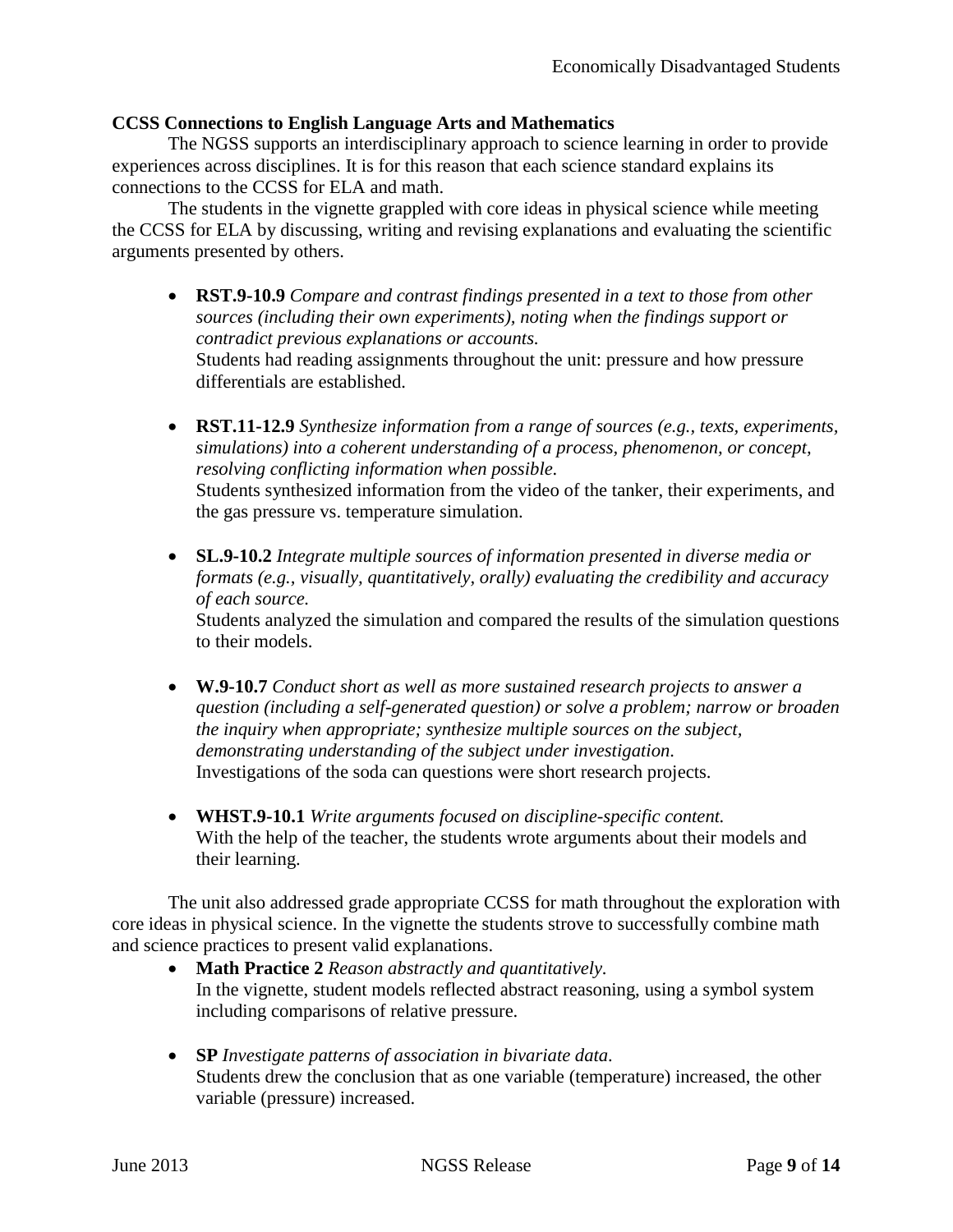**S.IC** *Make inferences and justify conclusions from sample surveys, experiments, and observational studies.*

Students inferred the properties of matter from their observations and experiments and justified their conclusions using the models they created.

## **Effective Strategies from Research Literature**

The discourse of poverty is often framed by limited resources and problems in need of fixing. While these realities are part of the education landscape, they focus on deficits – what youth and their teachers and schools are lacking. Emerging literature, however, highlight resources that students bring to the science classroom and possibilities that teachers and schools can create to engage youth in science. This literature points to three effective strategies that promote science learning for economically disadvantaged students: (1) the "place" of urban and rural science education (2) funds of knowledge and cultural practices, and (3) project-based learning to make science relevant to the students.

First, as students interact with their community, the place of science education accounts not only for the physical spaces of the community but also for the historical and sociocultural dimensions (Avery, 2013; Calabrese Barton, Tan, & O'Neill, in press). The psychological, social, and physical connections to place are both sources of knowledge and critical leverage points of the emotional connection to place. Urban and rural youth's knowledge of place and their relationship with that place are powerful sources of sense-making in both formal and in informal science learning environments. Alongside their capacity to navigate the physical and social spaces of their community, their scientific understandings constitute expertise that they use to make meaning of new science content, apply that content to their everyday lives, and share their knowledge of issues with community members.

Second, pedagogical practices should bridge the students' worlds with the school science world in ways that are empowering and relevant to the students. An effective teaching strategy is for teachers to validate and apply the "funds of knowledge" (González, Moll, & Amanti, 2005) that students bring from their homes and communities to the science classroom. Youth have a rich store of funds of knowledge and local practices that are reflective of their cultural and linguistic backgrounds and their local communities. When teachers have understandings of students' funds of knowledge, they are able to engage pedagogical practice that fosters authentic engagement by their students. When students are provided with opportunities to leverage cultural practices in support of developing scientific knowledge and practice, they engage in higher-level scientific reasoning and participate productively in scientific inquiry.

Finally, project-based learning is centered on authentic driving questions and activities that matter to students (Krajcik & Blumenfeld, 2006). Teachers who practice project-based learning create learning environments where students socially construct knowledge based on readily available resources. It is through these connections that students, who have traditionally not embraced science, recognize science as relevant to their lives and future, deepen their understanding of science concepts, and develop agency in science.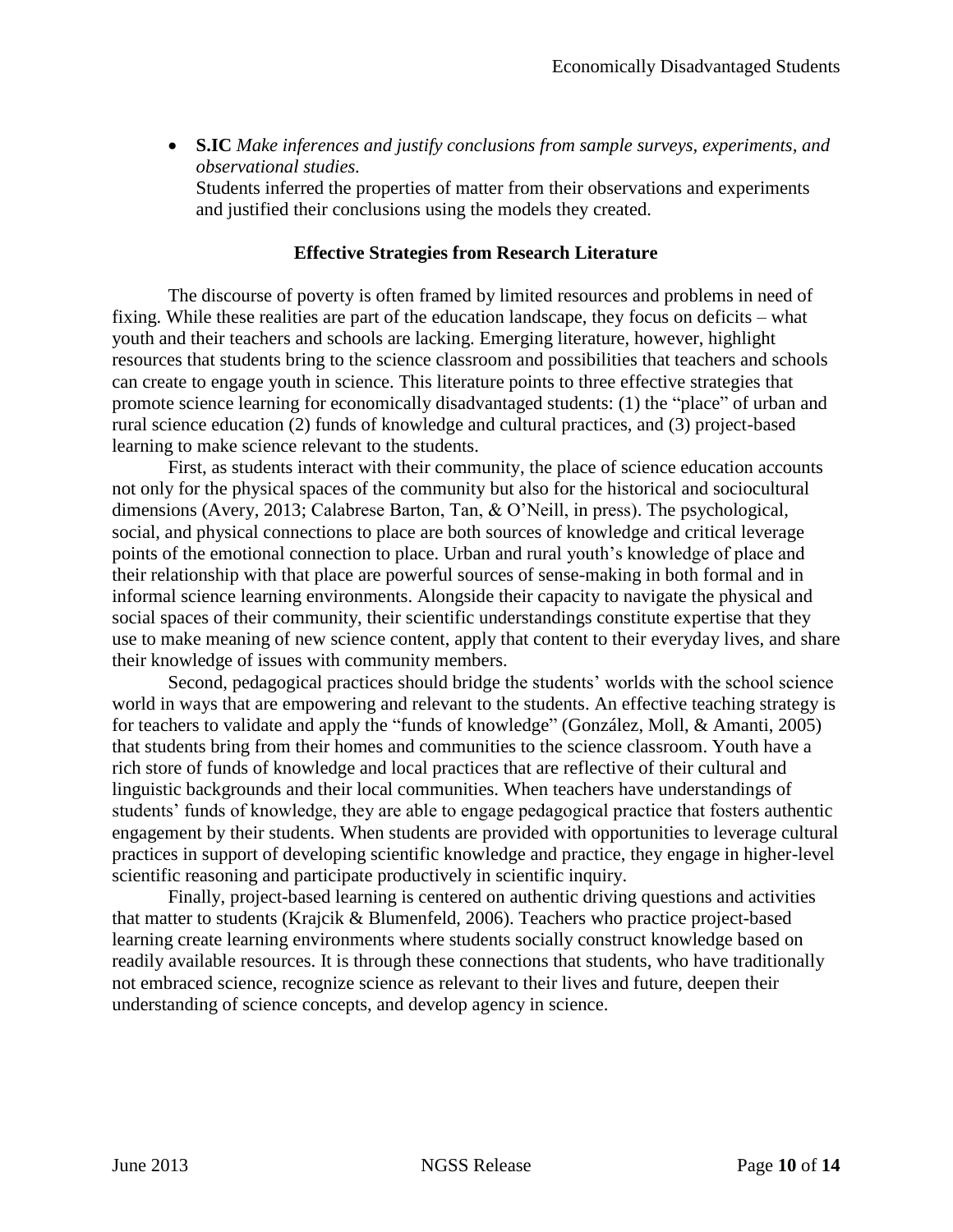## **Context**

## **Demographics**

The American Community Survey report from the U.S. Census Bureau summarized the poverty data (U.S. Census Bureau, 2011). Overall 21.6% of children in the U.S. live in poverty, the highest poverty rate since the poverty survey began in 2001. The poverty rate was the highest for Black at 38.2% and Hispanic at 32.3%, compared to White at 17.0% and Asian at 13.0%.

Students are identified by school districts as economically disadvantaged if they receive free or reduced price lunch, or if they qualify for other public assistance (Elementary and Secondary Education [ESEA] Act, 2001). According to ESEA, poverty is measured by the number of children ages 5 through 17 who are eligible for free or reduced price lunch under the Richard B. Russell National School Lunch Act, the number of children in families receiving assistance under the State program funded under Part A of Title IV of the Social Security Act, the number of children eligible to receive medical assistance under the Medicaid program, or a composite of such indicators. The National School Lunch Program (NSLP) is a federally subsidized program administered on local school campuses across the nation. Students are eligible for free lunch if they come from families with incomes less than 130% of the federal poverty level. Students are eligible for reduced price lunch if their families have incomes less than 185% of the federal poverty level. For example, for the period of July 1, 2010 through June 30, 2011, for a family of four, 130% of the poverty level was \$28,665, and 185% was \$40,793 in most states.

According to the *Common Core of Data* report, 48% of students were eligible for free or reduced price lunch in 2010-11 compared to 47% in 2009-10 (National Center for Education Statistics [NCES], 2012a). In 2010-11, eligibility ranged among states from a low of 25% in New Hampshire to a high of 79% in the District of Columbia. The US territories are also eligible for free or reduced price lunch. Finally, a greater number of students live in poverty in the cities compared to other areas: 59.8% in cities, 39.6% in suburban areas, 51.8% in towns, and 43.9% from rural regular public elementary and secondary schools (NCES, 2012a). *Low-poverty schools* are defined as public schools where 25% or fewer students are eligible for the free or reduced price lunch (NSLP) program; *mid-low poverty schools* with 26% to 50% students, *midhigh poverty schools* with 51% to 75% students, and *high-poverty schools* with 76% or more students (NCES, 2012b). The percentage of low poverty public schools decreased from 31% in 1999 to 20% in 2010, whereas high poverty public schools increased from 12% in 1999 to 20% in 2009. High poverty schools are concentrated in the cities compared to the town or rural areas. In 2009-10, approximately 25% of students were in high poverty schools (NCES, 2012b).

# **Science Achievement**

National Assessment of Educational Progress (NAEP) collects data on student eligibility for the National School Lunch Program (NSLP) as an indicator of family income. *The nation's report card: Science 2009* looked at science performance for students in grades 4, 8, and 12 (NCES, 2011). In 4th grade, 15% of students who were eligible for free lunch and 25% eligible for reduced price lunch scored at or above proficient in science achievement, compared to 48% of students not eligible who scored at or above proficient. In 8th grade, 12% of students who were eligible for free lunch and 22% of students who were eligible for reduced price lunch scored at or above proficient, compared to 41% not eligible who scored at or above proficient. In 12th grade, due to possible underreporting of data, students' eligibility NSLP was not included.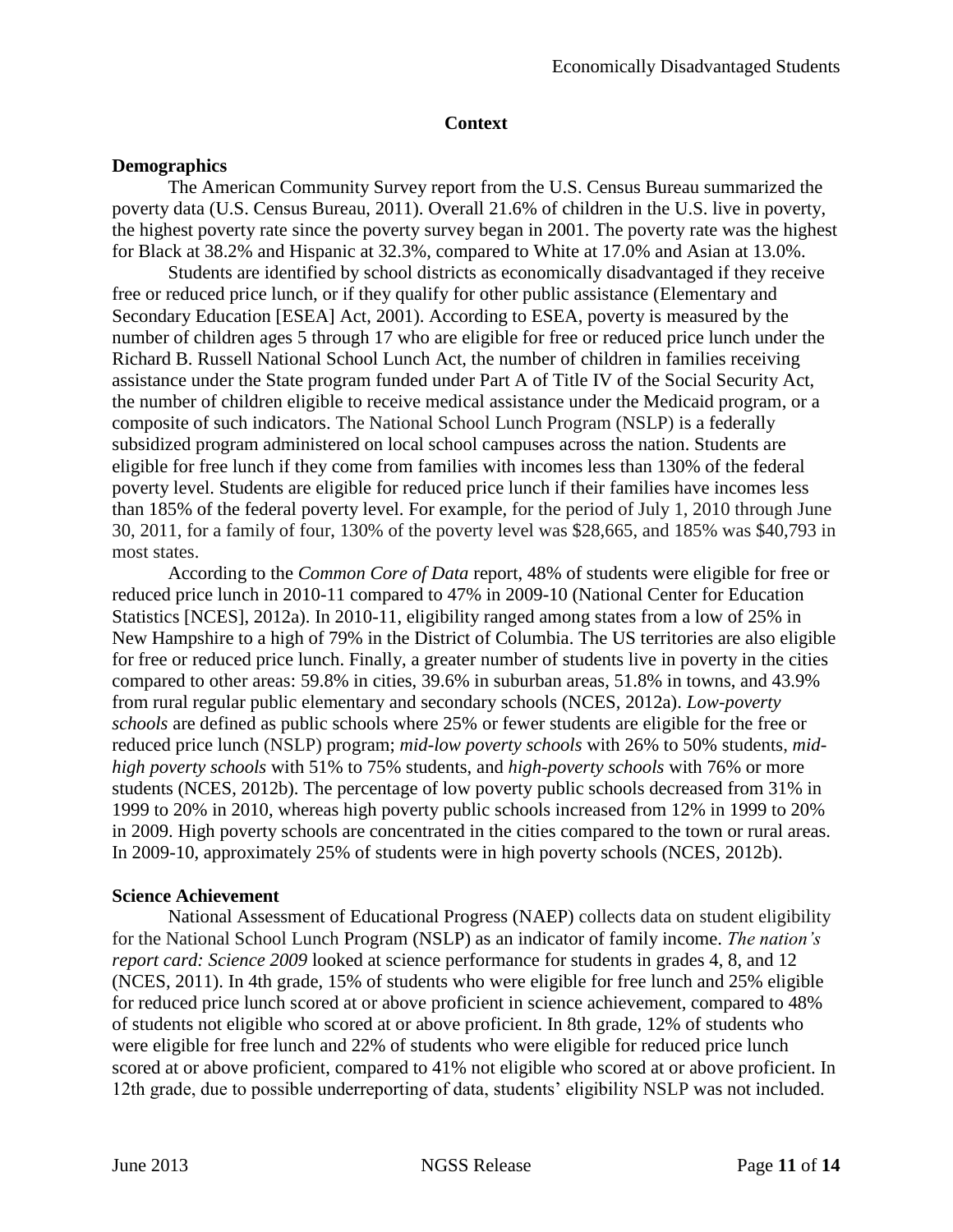Economically disadvantaged students face challenges with academic success. According to a [2004 study](http://www.dallasindicators.com/Portals/8/Reports/Reports_External/RAND_examining_gaps.pdf) by the RAND Corporation, socioeconomic factors such as family income, neighborhood poverty, parental education levels, and parental occupation were more significant in explaining differences in educational achievement than traditional factors such as race, ethnicity, and immigrant status (Lara-Cinisomo et al., 2004). One of the greatest challenges to schools with a high proportion of economically disadvantaged students is overcoming these challenges.

## **Educational Policy**

Title I of the Elementary and Secondary Education Act (ESEA) is the largest federally funded educational program. This program, authorized by Congress, provides supplemental funds to school districts in order to assist schools with the highest student concentrations of poverty in meeting educational goals. The purpose of Title I is "to ensure that all children have a fair, equal, and significant opportunity to obtain a high-quality education and reach, at a minimum, proficiency on challenging state academic achievement standards and state academic assessments." This can be accomplished by ensuring alignment of rigorous academic standards with high-quality academic assessments, accountability systems, teacher preparation, and professional development, and instructional materials. Then students, parents, teachers, and administrators can measure progress against common expectations for students' academic achievement.

## **References**

- Avery, L. M. (2013). Rural science education: Valuing local knowledge. *Theory Into Practice, 52*(1), 28-35.
- Calabrese Barton, A., Tan, E., & O'Neill, T. (in press). Science education in urban contexts: New conceptual tools and stories of possibilities. In S. K. Abell & N. G. Lederman (Eds.), *Handbook of research in science education* (2nd ed). Mahwah, NJ: Lawrence Erlbaum Associates.
- González, N., Moll, L. C., & Amanti, C. (2005). *Funds of knowledge: Theorizing practices in households, communities, and classrooms*. Mahwah, NJ: L. Erlbaum Associates.
- Krajcik, J. S., & Blumenfeld, P. (2006). Project-based learning. In R. K. Sawyer (Ed.), *The Cambridge handbook of the learning sciences.* New York: Cambridge.
- Lara-Cinisomo, S., Pebley, A. R., [Valana,](http://www.rand.org/publications/randreview/issues/fall2004/class.htmlValana) M. E., Maggio, E., Berends, M., & Lucas, S. R. (2004). *A matter of class: Educational achievement reflects family background more than ethnicity or immigration*. RAND Corporation. <http://www.rand.org/publications/randreview/issues/fall2004/class.html>
- National Center for Education Statistics. (2010-2011). Common core of data: Public elementary/secondary school universe survey, 2009–10. Washington, DC: U.S. Department of Education.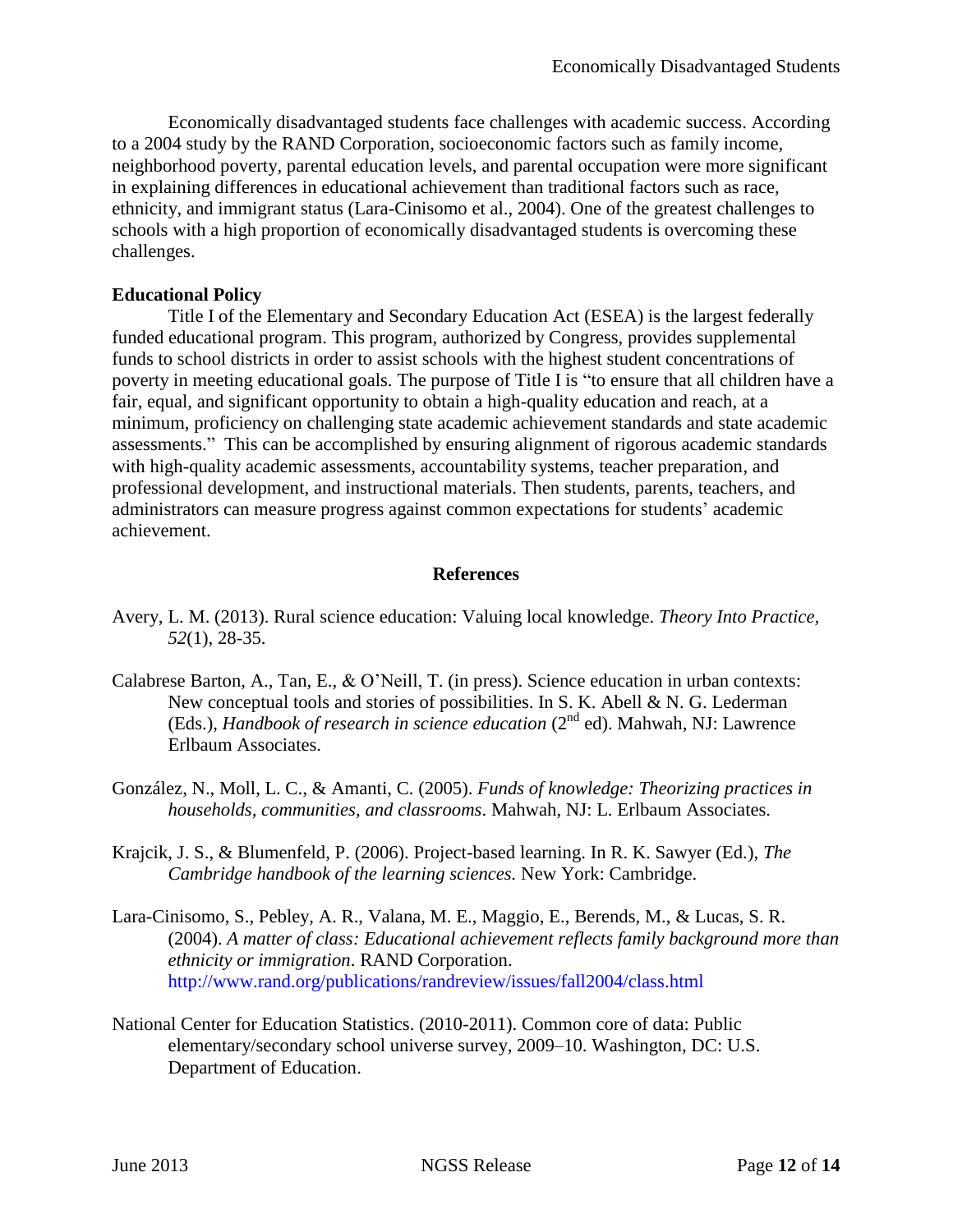- National Center for Education Statistics. (2011). *The nation's report card: Science 2009.* Washington, DC: U.S. Department of Education.
- National Center for Education Statistics. (2012a). *Numbers and types of public and secondary schools from the Common Core of Data: School year 2010-11.* Washington, DC: U.S. Department of Education.
- National Center for Education Statistics. (2012b). *The condition of education 2012* (NCES 2012- 045). Washington, DC: U.S. Department of Education.
- No Child Left Behind Act (2001). Public Law No. 107-110, 115 Stat. 1425. <http://www2.ed.gov/policy/elsec/leg/esea02/pg1.html#sec101>
- U.S. Census Bureau. (2011). *Child poverty in the United States 2009 and 2010: Selected race groups and Hispanic origin.* Washington, DC: U.S. Department of Commerce.
- Windschitl, M., Thompson, J., & Braaten, M. *Tools for ambitious science teaching, 2008-2013* National Science Foundation, Discovery Research K-12, [tools4teachingscience.org](http://tools4teachingscience.org/)